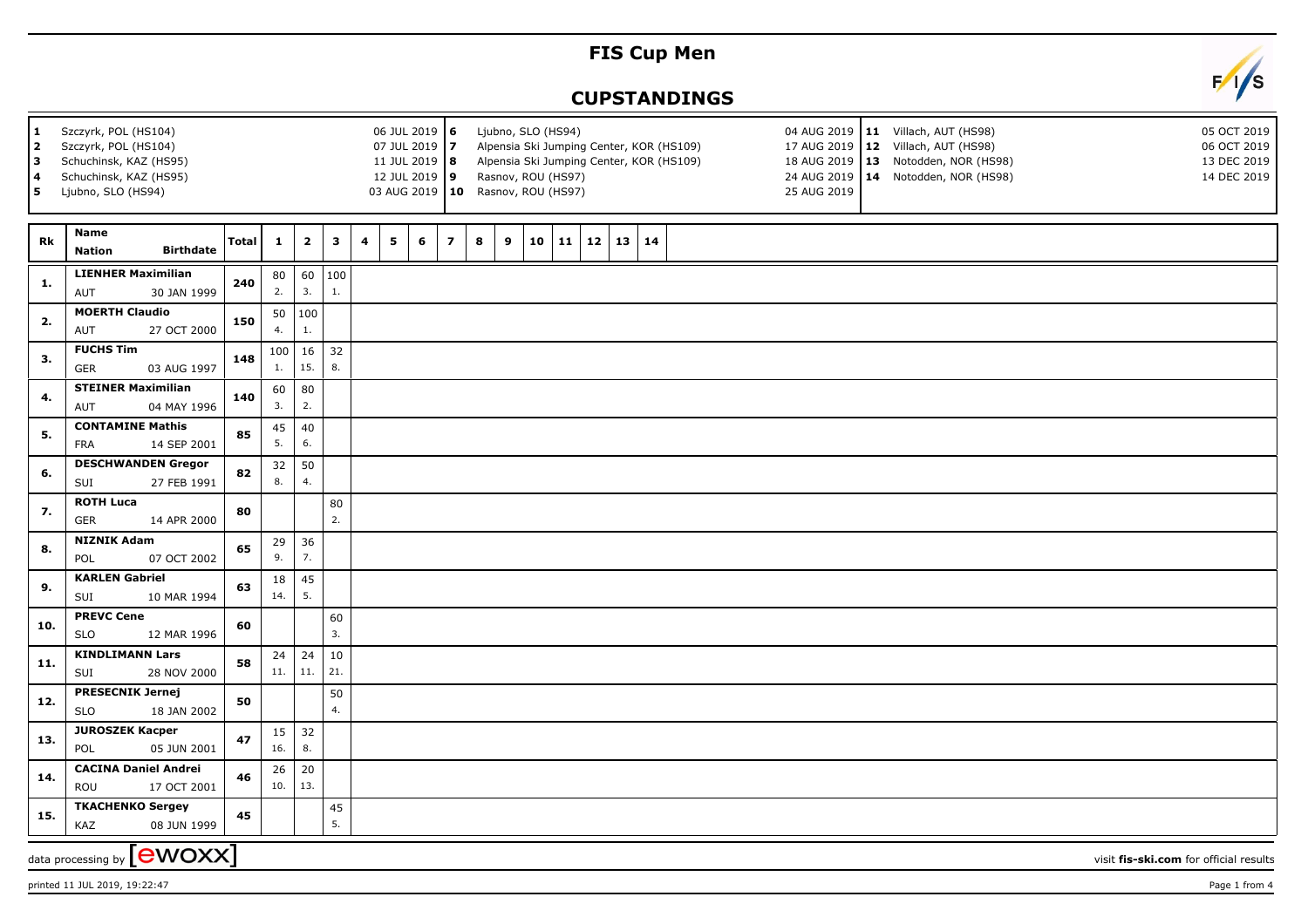| Rk  | Name<br><b>Birthdate</b><br><b>Nation</b>     | Total | $\mathbf{1}$      | $\overline{2}$ | $\mathbf{3}$ | 4 | 5      | 6 | $\overline{\mathbf{z}}$ | 8 | 9 | 10 | 11 | $12 \mid 13$ | 14 |  |  |  |
|-----|-----------------------------------------------|-------|-------------------|----------------|--------------|---|--------|---|-------------------------|---|---|----|----|--------------|----|--|--|--|
|     |                                               |       |                   |                |              |   |        |   |                         |   |   |    |    |              |    |  |  |  |
| 16. | <b>BATBY Alessandro</b><br>20 NOV 2001<br>FRA | 41    | $40 \mid 1$<br>6. | 30.            |              |   |        |   |                         |   |   |    |    |              |    |  |  |  |
|     | <b>GRUSZKA Mateusz</b>                        |       | 36                | $\overline{4}$ |              |   |        |   |                         |   |   |    |    |              |    |  |  |  |
| 17. | POL<br>04 APR 2001                            | 40    | 7.                | 27.            |              |   |        |   |                         |   |   |    |    |              |    |  |  |  |
|     | <b>SAETHER Rishi</b>                          |       | 14                | 26             |              |   |        |   |                         |   |   |    |    |              |    |  |  |  |
| 17. | <b>NOR</b><br>08 JAN 1997                     | 40    | 17.   10.         |                |              |   |        |   |                         |   |   |    |    |              |    |  |  |  |
| 17. | <b>MUMINOV Sabirzhan</b>                      | 40    |                   |                | 40           |   |        |   |                         |   |   |    |    |              |    |  |  |  |
|     | 16 APR 1994<br>KAZ                            |       |                   |                | 6.           |   |        |   |                         |   |   |    |    |              |    |  |  |  |
| 20. | <b>CHOI Heung Chul</b>                        | 36    |                   |                | 36           |   |        |   |                         |   |   |    |    |              |    |  |  |  |
|     | 03 DEC 1981<br>KOR                            |       |                   |                | 7.           |   |        |   |                         |   |   |    |    |              |    |  |  |  |
| 21. | <b>RUPITSCH Markus</b>                        | 35    |                   | $20 \mid 15$   |              |   |        |   |                         |   |   |    |    |              |    |  |  |  |
|     | 08 NOV 1997<br>AUT                            |       | 13.               | 16.            |              |   |        |   |                         |   |   |    |    |              |    |  |  |  |
| 22. | <b>WEIGEL Cedrik</b>                          |       |                   | 33             | 22           |   | $11\,$ |   |                         |   |   |    |    |              |    |  |  |  |
|     | GER<br>15 DEC 1998                            |       | 12.               |                | 20.          |   |        |   |                         |   |   |    |    |              |    |  |  |  |
| 23. | <b>KURITA Riki</b>                            | 31    | 9                 | 22             |              |   |        |   |                         |   |   |    |    |              |    |  |  |  |
|     | <b>JPN</b><br>16 SEP 1998                     |       | $22.$ 12.         |                |              |   |        |   |                         |   |   |    |    |              |    |  |  |  |
| 23. | <b>MOERTH Francisco</b>                       | 31    |                   | $\overline{2}$ | 29           |   |        |   |                         |   |   |    |    |              |    |  |  |  |
|     | 09 JUL 1999<br>AUT                            |       |                   | 29.            | 9.           |   |        |   |                         |   |   |    |    |              |    |  |  |  |
| 25. | <b>AIGRO Artti</b>                            | 29    |                   | 29             |              |   |        |   |                         |   |   |    |    |              |    |  |  |  |
|     | EST<br>29 AUG 1999                            |       |                   | 9.             |              |   |        |   |                         |   |   |    |    |              |    |  |  |  |
| 26. | <b>REISENAUER Janni</b><br>07 NOV 1997<br>AUT | 26    |                   |                | 26<br>10.    |   |        |   |                         |   |   |    |    |              |    |  |  |  |
|     | <b>BRESADOLA Giovanni</b>                     |       | $16 \mid 9$       |                |              |   |        |   |                         |   |   |    |    |              |    |  |  |  |
| 27. | 17 FEB 2001<br>ITA                            | 25    | $15.$ 22.         |                |              |   |        |   |                         |   |   |    |    |              |    |  |  |  |
|     | <b>RAINER Stefan</b>                          |       |                   | 8              | 16           |   |        |   |                         |   |   |    |    |              |    |  |  |  |
| 28. | AUT<br>15 AUG 1999                            | 24    |                   | 23.            | 15.          |   |        |   |                         |   |   |    |    |              |    |  |  |  |
|     | <b>WOHLGENANNT Ulrich</b>                     |       |                   |                | 24           |   |        |   |                         |   |   |    |    |              |    |  |  |  |
| 28. | AUT<br>01 AUG 1994                            | 24    |                   |                | 11.          |   |        |   |                         |   |   |    |    |              |    |  |  |  |
|     | <b>HAAS Claudio</b>                           |       | 13 10             |                |              |   |        |   |                         |   |   |    |    |              |    |  |  |  |
| 30. | GER<br>13 MAR 2001                            | 23    | 18.   21.         |                |              |   |        |   |                         |   |   |    |    |              |    |  |  |  |
|     | <b>HABDAS Jan</b>                             |       | $10 \mid 12$      |                |              |   |        |   |                         |   |   |    |    |              |    |  |  |  |
| 31. | 02 DEC 2003<br>POL                            | 22    | 21.               | 19.            |              |   |        |   |                         |   |   |    |    |              |    |  |  |  |
|     | <b>CHOI Seou</b>                              |       |                   |                | $22\,$       |   |        |   |                         |   |   |    |    |              |    |  |  |  |
| 31. | KOR<br>03 DEC 1982                            | 22    |                   |                | 12.          |   |        |   |                         |   |   |    |    |              |    |  |  |  |
|     | <b>NIETZEL Justin</b>                         |       |                   |                | 20           |   |        |   |                         |   |   |    |    |              |    |  |  |  |
| 33. | <b>GER</b><br>17 SEP 1997                     | 20    |                   |                | 13.          |   |        |   |                         |   |   |    |    |              |    |  |  |  |
| 33. | <b>MATAVIN Nikolai</b>                        | 20    |                   |                | 20           |   |        |   |                         |   |   |    |    |              |    |  |  |  |
|     | <b>RUS</b><br>24 JAN 1997                     |       |                   |                | 13.          |   |        |   |                         |   |   |    |    |              |    |  |  |  |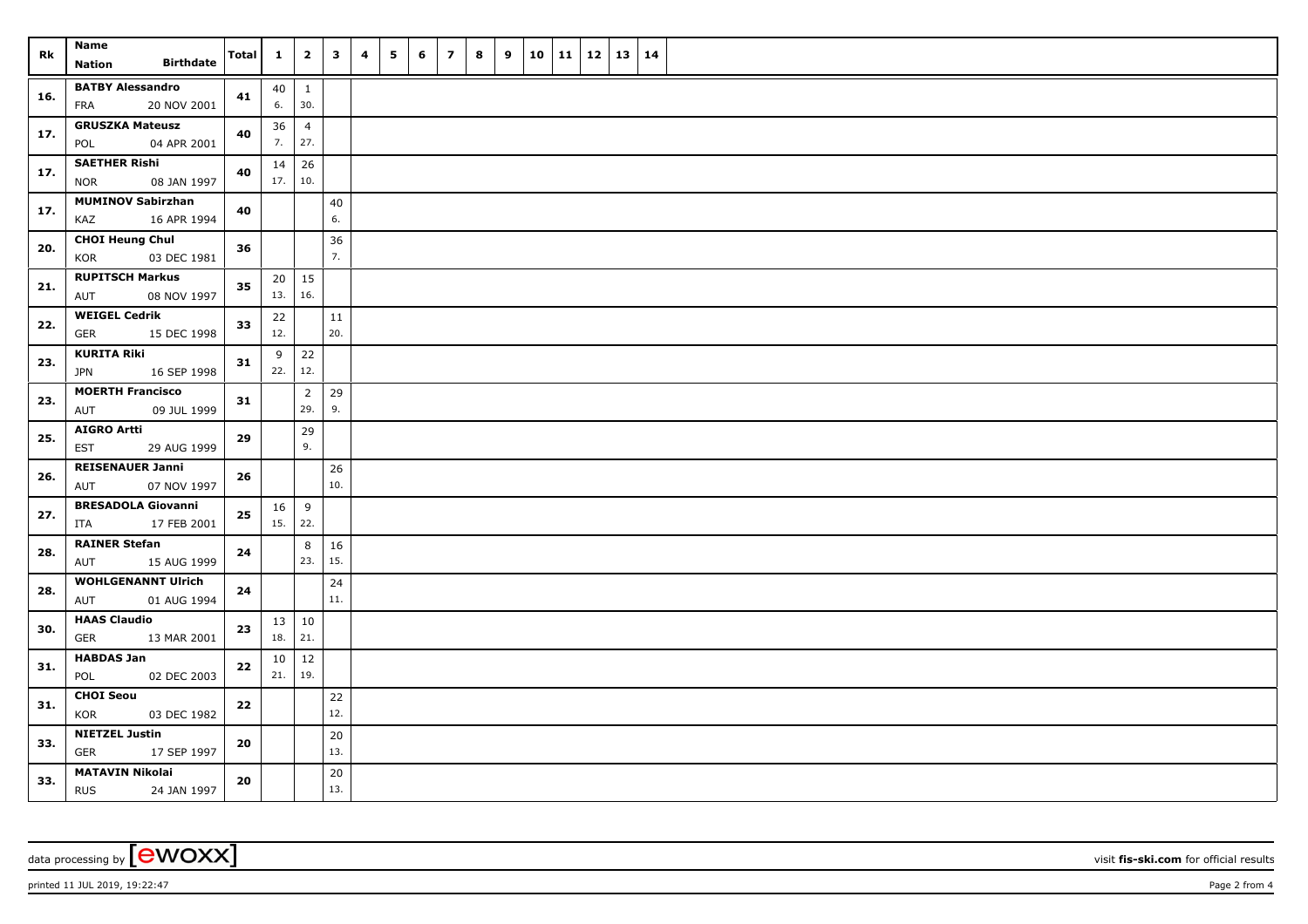| Rk  | Name<br><b>Birthdate</b><br>Nation                      | Total          | $1 \vert$             | $\overline{\mathbf{2}}$ | $\overline{\mathbf{3}}$ | $\overline{\mathbf{4}}$ | 5 | 6 | $\overline{z}$ | 8 | 9 | $10$   11   12   13   14 |  |  |
|-----|---------------------------------------------------------|----------------|-----------------------|-------------------------|-------------------------|-------------------------|---|---|----------------|---|---|--------------------------|--|--|
| 35. | <b>BARTOLJ Maksim</b><br><b>SLO</b><br>01 MAY 2003      | 18             |                       | 18<br>14.               |                         |                         |   |   |                |   |   |                          |  |  |
| 36. | <b>MARCHUKOV Aleksandr</b><br><b>RUS</b><br>08 OCT 2000 | 15             |                       |                         | 15<br>16.               |                         |   |   |                |   |   |                          |  |  |
| 37. | <b>SEIDL Fabian</b><br><b>GER</b><br>23 JUN 1997        | 14             |                       |                         | 14<br>17.               |                         |   |   |                |   |   |                          |  |  |
| 37. | <b>JOJKO Arkadiusz</b><br>POL<br>30 AUG 2002            | 14             |                       | 14<br>17.               |                         |                         |   |   |                |   |   |                          |  |  |
| 39. | <b>MASLE Rok</b><br>20 APR 2004<br><b>SLO</b>           | 13             |                       | 13<br>18.               |                         |                         |   |   |                |   |   |                          |  |  |
| 39. | <b>PURTOV Mikhail</b><br>28 MAY 2002<br><b>RUS</b>      | 13             |                       |                         | 13<br>18.               |                         |   |   |                |   |   |                          |  |  |
| 41. | <b>HOFER Thomas</b><br>AUT<br>28 JAN 1996               | 12             |                       |                         | 12<br>19.               |                         |   |   |                |   |   |                          |  |  |
| 41. | <b>HAFNAR Mark</b><br><b>SLO</b><br>11 APR 2002         | 12             | $\overline{7}$<br>24. | $5\phantom{.0}$<br>26.  |                         |                         |   |   |                |   |   |                          |  |  |
| 41. | <b>VIDIC Matija</b><br><b>SLO</b><br>30 AUG 2000        | 12             | 12<br>19.             |                         |                         |                         |   |   |                |   |   |                          |  |  |
| 41. | <b>PEKALA Wiktor</b><br>15 SEP 1999<br>POL              | 12             | 12<br>19.             |                         |                         |                         |   |   |                |   |   |                          |  |  |
| 45. | YAMAKAWA Taro<br>JPN 17 SEP 1998                        | 11             |                       | 11<br>20.               |                         |                         |   |   |                |   |   |                          |  |  |
| 46. | <b>CHO Sungwoo</b><br>01 JAN 2000<br><b>KOR</b>         | 9              |                       |                         | 9<br>22.                |                         |   |   |                |   |   |                          |  |  |
| 47. | <b>MARUSIAK Yevhen</b><br>16 MAR 2000<br>UKR            | 8              |                       |                         | 8<br>23.                |                         |   |   |                |   |   |                          |  |  |
| 47. | <b>WHITE Jack</b><br>FRA<br>15 DEC 2001                 | 8              | 8<br>23.              |                         |                         |                         |   |   |                |   |   |                          |  |  |
| 49. | <b>KOTIK Kiril</b><br><b>RUS</b><br>02 NOV 1998         | $\overline{z}$ |                       |                         | $\overline{7}$<br>24.   |                         |   |   |                |   |   |                          |  |  |
| 49. | <b>NOMME Martti</b><br><b>EST</b><br>07 AUG 1993        | $\overline{z}$ |                       | $\overline{7}$<br>24.   |                         |                         |   |   |                |   |   |                          |  |  |
| 51. | <b>CAMENZIND Noah</b><br>06 AUG 2002<br>SUI             | 6              |                       |                         | 6<br>25.                |                         |   |   |                |   |   |                          |  |  |
| 51. | <b>HOFER Michael</b><br><b>AUT</b><br>22 AUG 2002       | 6              | 6<br>25.              |                         |                         |                         |   |   |                |   |   |                          |  |  |
| 51. | <b>BOMBEK Jan</b><br>04 DEC 2001<br><b>SLO</b>          | 6              |                       | 6<br>25.                |                         |                         |   |   |                |   |   |                          |  |  |

data processing by **CWOXX** visit **fis-ski.com** for official results

printed 11 JUL 2019, 19:22:47 Page 3 from 4